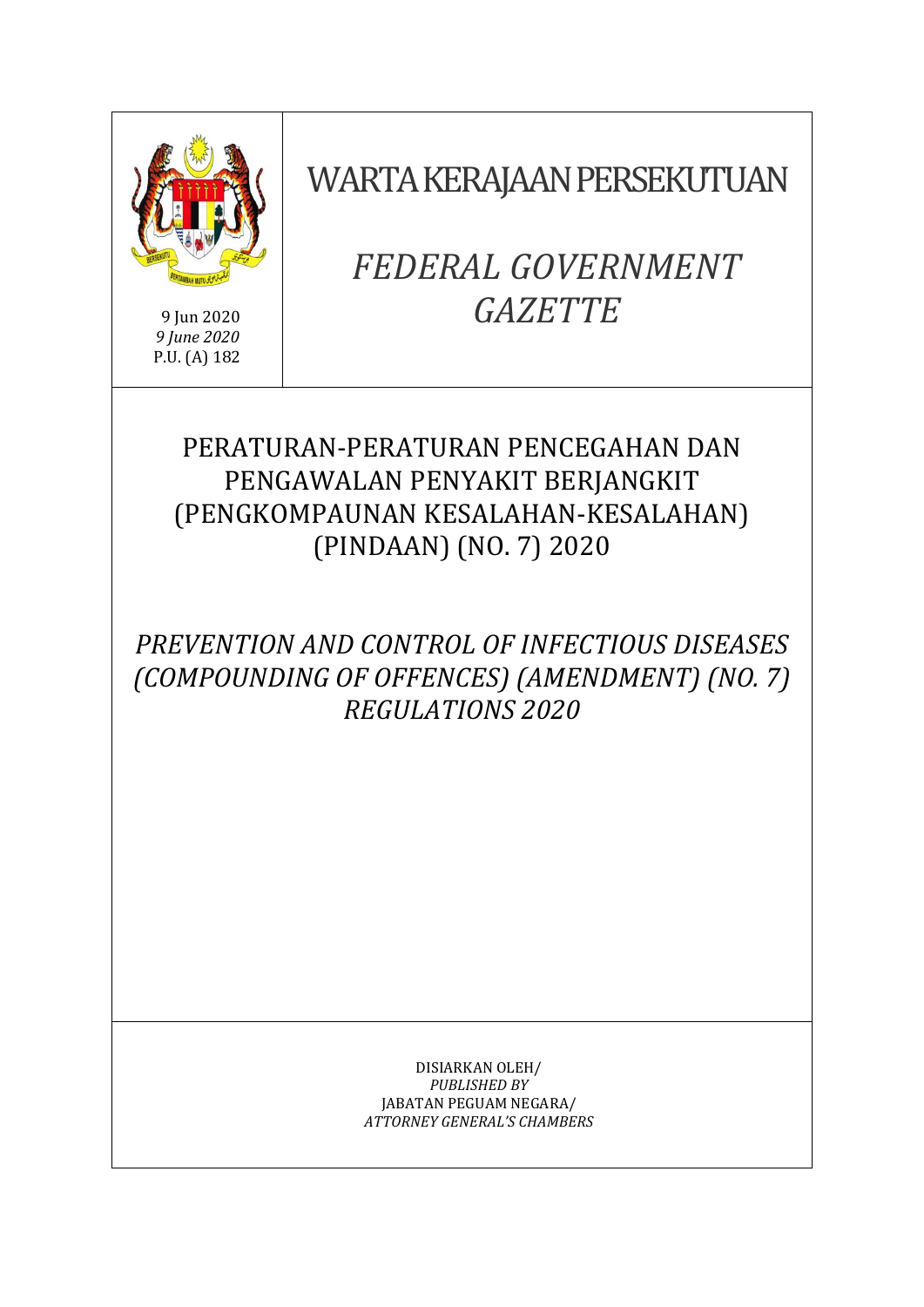# AKTA PENCEGAHAN DAN PENGAWALAN PENYAKIT BERJANGKIT 1988

### PERATURAN-PERATURAN PENCEGAHAN DAN PENGAWALAN PENYAKIT BERJANGKIT (PENGKOMPAUNAN KESALAHAN-KESALAHAN) (PINDAAN) (NO. 7) 2020

PADA menjalankan kuasa yang diberikan oleh seksyen 31 Akta Pencegahan dan Pengawalan Penyakit Berjangkit 1988 [*Akta 342*]*,*  Menteri membuat peraturan-peraturan yang berikut:

#### **Nama dan permulaan kuat kuasa**

1. (1) Peraturan-peraturan ini bolehlah dinamakan **Peraturan-Peraturan Pencegahan dan Pengawalan Penyakit Berjangkit (Pengkompaunan Kesalahan-Kesalahan) (Pindaan) (No. 7) 2020**.

(2) Peraturan-Peraturan ini mula berkuat kuasa pada 10 Jun 2020.

# **Pindaan Jadual Pertama**

2. Peraturan-Peraturan Pencegahan dan Pengawalan Penyakit Berjangkit (Pengkompaunan Kesalahan-Kesalahan) 1993 [*P.U. (A) 327/1993*] dipinda dalam Jadual Pertama dengan memasukkan selepas perenggan 9 perenggan yang berikut:

"10. Semua kesalahan di bawah Peraturan-Peraturan Pencegahan dan Pengawalan Penyakit Berjangkit (Langkah-Langkah di dalam Kawasan Tempatan Jangkitan) (No. 7) 2020 [*P.U. (A) 181/2020*].".

Dibuat 9 Iun 2020 [KKM.600-29/4/146 Jld.2 (30); PN(PU2)470/III]

> DATO' SRI DR. ADHAM BIN BABA  *Menteri Kesihatan*